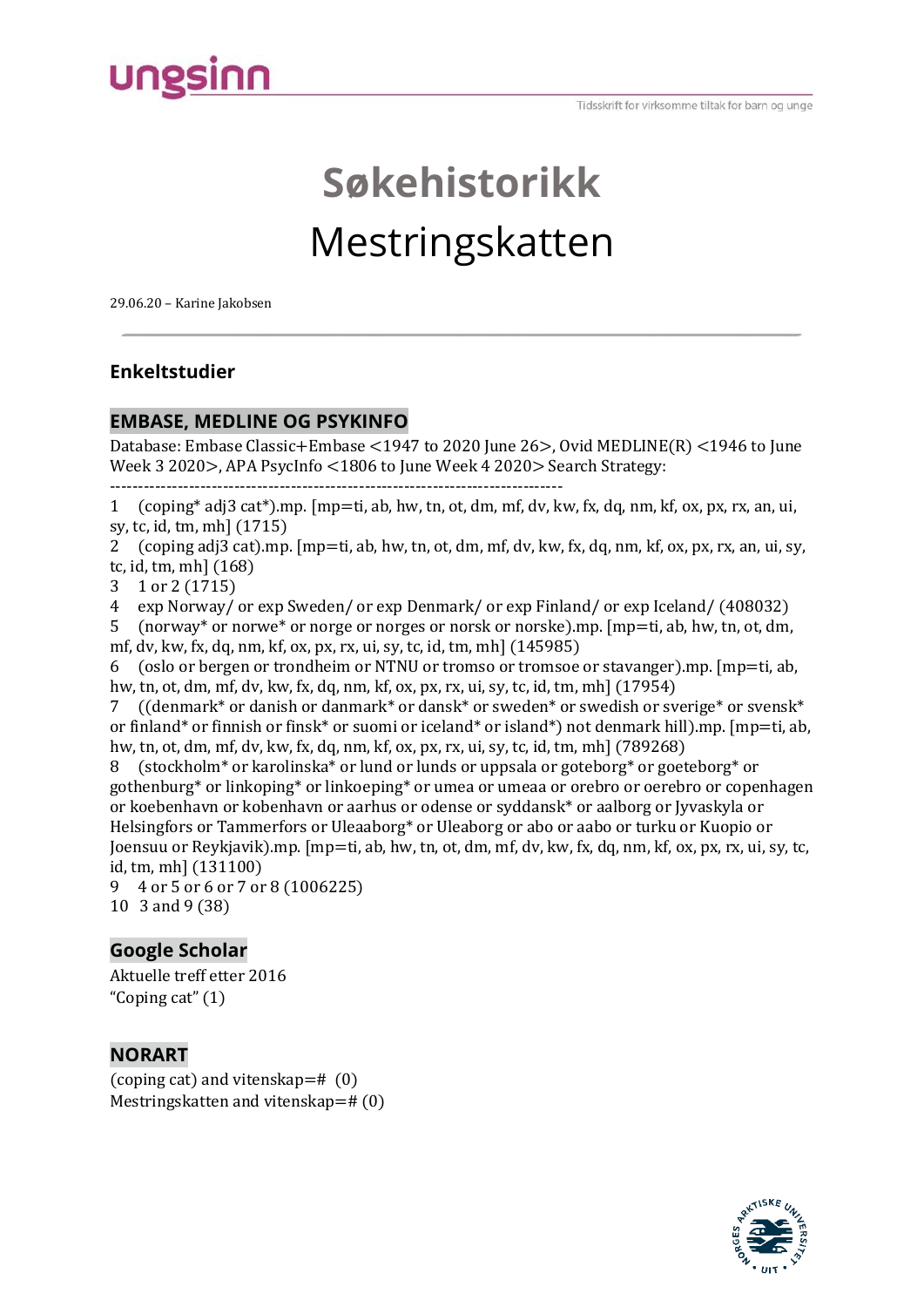# **COCHRANE**

ID Search<br>#1 coping  $#1$  coping near/3 cat (15)<br> $#2$  Norway\* or Norwegian Norway\* or Norwegian or Sweden\* or swedish or denmark\* or danish\* or finland\* or finnish\* or iceland\* (61001)<br>#3 #1 and #2 (0) #3 #1 and #2 (0)

# **NORA**

Mestringskatten (0) «Coping cat» (0)

# **SCOPUS**

«Coping cat" and Norway\* or Norwegian or Sweden\* or swedish or denmark\* or danish\* or finland\* or finnish\* or iceland\* (60)

#### **SWEMED +**

«Coping cat» (0)

# **Systematiske oversikter**

#### **EMBASE, MEDLINE OG PSYKINFO**

Database: Embase Classic+Embase <1947 to 2020 June 26>, Ovid MEDLINE(R) <1946 to June Week 3 2020>, APA PsycInfo <1806 to June Week 4 2020> Search Strategy:

--------------------------------------------------------------------------------

1 (coping\* adj3 cat\*).mp. [mp=ti, ab, hw, tn, ot, dm, mf, dv, kw, fx, dq, nm, kf, ox, px, rx, an, ui, sy, tc, id, tm, mh] (1715)

2 (coping adj3 cat).mp. [mp=ti, ab, hw, tn, ot, dm, mf, dv, kw, fx, dq, nm, kf, ox, px, rx, an, ui, sy, tc, id, tm, mh] (168)

- 3 meta-analysis/ (310130)
- 4 review literature/ (2499026)
- 5 meta-analy\*.mp. [mp=ti, ab, hw, tn, ot, dm, mf, dv, kw, fx, dq, nm, kf, ox, px, rx, ui, sy, tc, id, tm, mh] (507365)
- 6 meta-analy\*.mp. [mp=ti, ab, hw, tn, ot, dm, mf, dv, kw, fx, dq, nm, kf, ox, px, rx, ui, sy, tc, id, tm, mh] (507365)
- 7 metaanal\*.mp. [mp=ti, ab, hw, tn, ot, dm, mf, dv, kw, fx, dq, nm, kf, ox, px, rx, ui, sy, tc, id, tm, mh] (14615)
- 8 metaanal\*.mp. [mp=ti, ab, hw, tn, ot, dm, mf, dv, kw, fx, dq, nm, kf, ox, px, rx, ui, sy, tc, id, tm, mh] (14615)
- 9 (systematic\* adj4 (review\* or overview\*)).mp. [mp=ti, ab, hw, tn, ot, dm, mf, dv, kw, fx, dq, nm, kf, ox, px, rx, ui, sy, tc, id, tm, mh] (537751)
- 10 (systematic\* adj4 (review\* or overview\*)).mp. [mp=ti, ab, hw, tn, ot, dm, mf, dv, kw, fx, dq, nm, kf, ox, px, rx, ui, sy, tc, id, tm, mh] (537751)
- 11 3 or 4 or 5 or 6 or 7 or 8 or 9 or 10 (3165437)
- 12 1 and 2 (168)
- 13 11 and 12 (9)